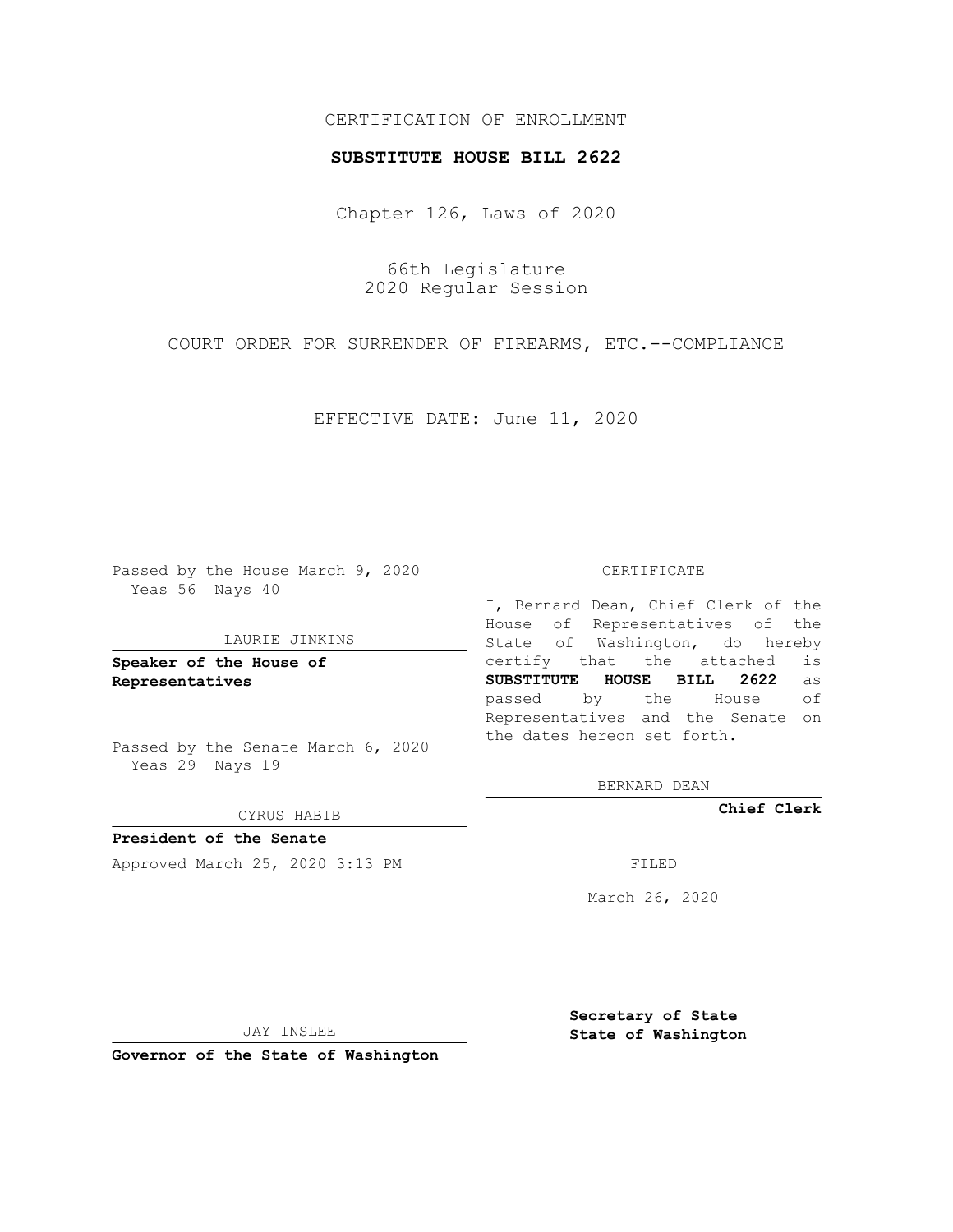## **SUBSTITUTE HOUSE BILL 2622**

AS AMENDED BY THE SENATE

Passed Legislature - 2020 Regular Session

# **State of Washington 66th Legislature 2020 Regular Session**

**By** House Civil Rights & Judiciary (originally sponsored by Representatives Kilduff, Walen, Senn, Pollet, and Davis)

READ FIRST TIME 02/07/20.

 AN ACT Relating to procedures for ensuring compliance with court orders requiring surrender of firearms, weapons, and concealed pistol licenses; and amending RCW 9.41.801 and 7.94.090.3

BE IT ENACTED BY THE LEGISLATURE OF THE STATE OF WASHINGTON:

 **Sec. 1.** RCW 9.41.801 and 2019 c 245 s 2 are each amended to read as follows:6

 (1) Because of the heightened risk of lethality to petitioners when respondents to protection orders become aware of court involvement and continue to have access to firearms, and the frequency of noncompliance with court orders prohibiting possession of firearms, law enforcement and judicial processes must emphasize swift and certain compliance with court orders prohibiting access, 13 possession, and ownership of firearms.

 (2) A law enforcement officer serving a protection order, no- contact order, or restraining order that includes an order to surrender all firearms, dangerous weapons, and a concealed pistol license under RCW 9.41.800 shall inform the respondent that the order is effective upon service and the respondent must immediately surrender all firearms and dangerous weapons in his or her custody, control, or possession and any concealed pistol license issued under RCW 9.41.070, and conduct any search permitted by law for such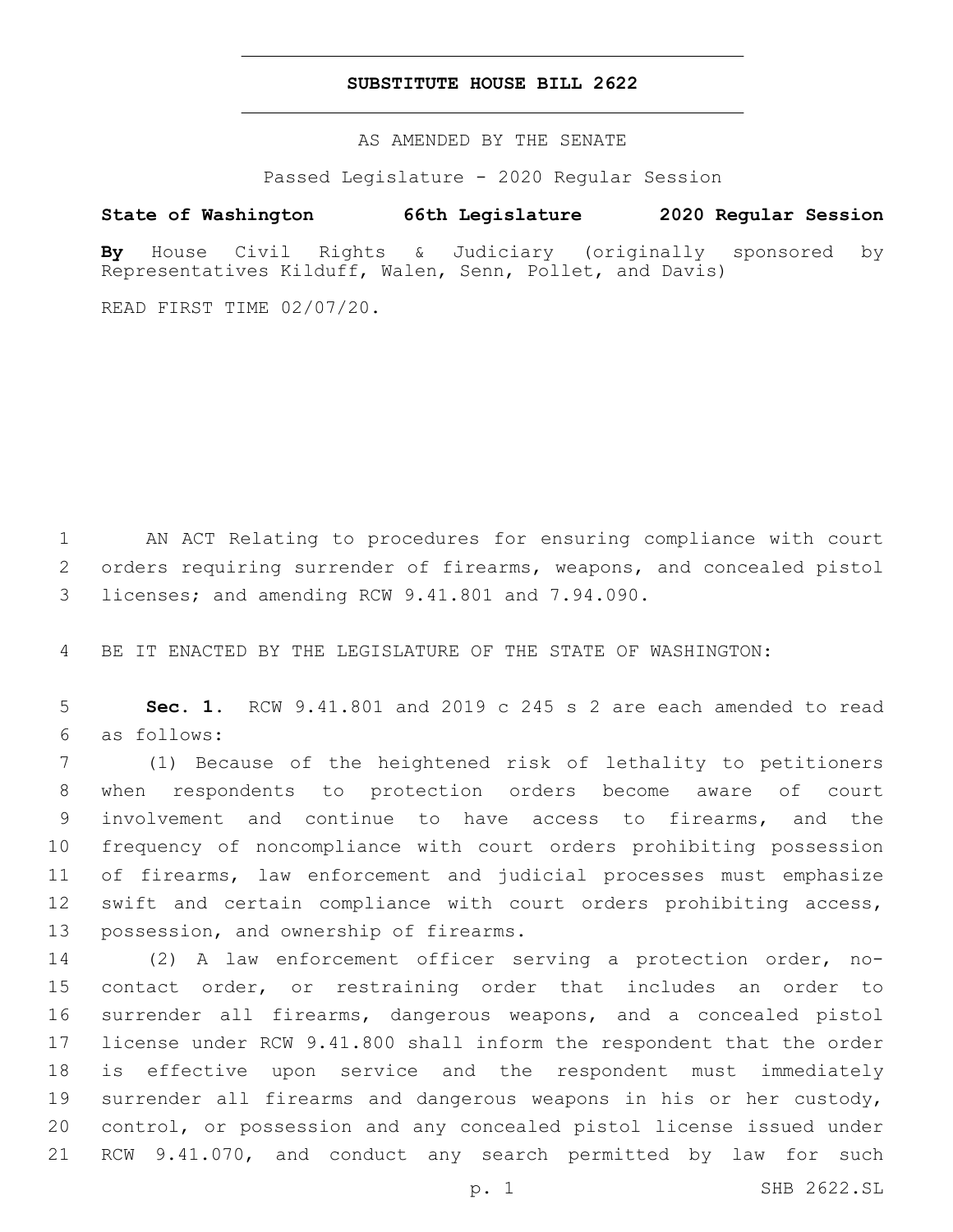firearms, dangerous weapons, and concealed pistol license. The law enforcement officer shall take possession of all firearms, dangerous weapons, and any concealed pistol license belonging to the respondent that are surrendered, in plain sight, or discovered pursuant to a lawful search. ((Alternatively, if personal service is not required because the respondent was present at the hearing at which the order 7 was entered, the)) The order must be personally served upon the respondent or defendant if the order is entered in open court in the 9 presence of the respondent or defendant. The respondent or defendant 10 shall acknowledge receipt and service. If the respondent or defendant 11 refuses service, an agent of the court may indicate on the record 12 that the respondent or defendant refused service. The court shall 13 enter the service and receipt into the record. A copy of the order and service shall be transmitted immediately to law enforcement. The respondent must immediately surrender all firearms, dangerous weapons, and any concealed pistol license in a safe manner to the control of the local law enforcement agency on the day of the hearing 18 at which the respondent was present.

 (3) At the time of surrender, a law enforcement officer taking possession of firearms, dangerous weapons, and any concealed pistol license shall issue a receipt identifying all firearms, dangerous weapons, and any concealed pistol license that have been surrendered and provide a copy of the receipt to the respondent. The law enforcement agency shall file the original receipt with the court within twenty-four hours after service of the order and retain a copy of the receipt, electronically whenever electronic filing is 27 available.

 (4) Upon the sworn statement or testimony of the petitioner or of any law enforcement officer alleging that the respondent has failed to comply with the surrender of firearms or dangerous weapons as required by an order issued under RCW 9.41.800, the court shall determine whether probable cause exists to believe that the respondent has failed to surrender all firearms and dangerous weapons in their possession, custody, or control. If probable cause exists, the court shall issue a warrant describing the firearms or dangerous weapons and authorizing a search of the locations where the firearms and dangerous weapons are reasonably believed to be and the seizure of all firearms and dangerous weapons discovered pursuant to such 39 search.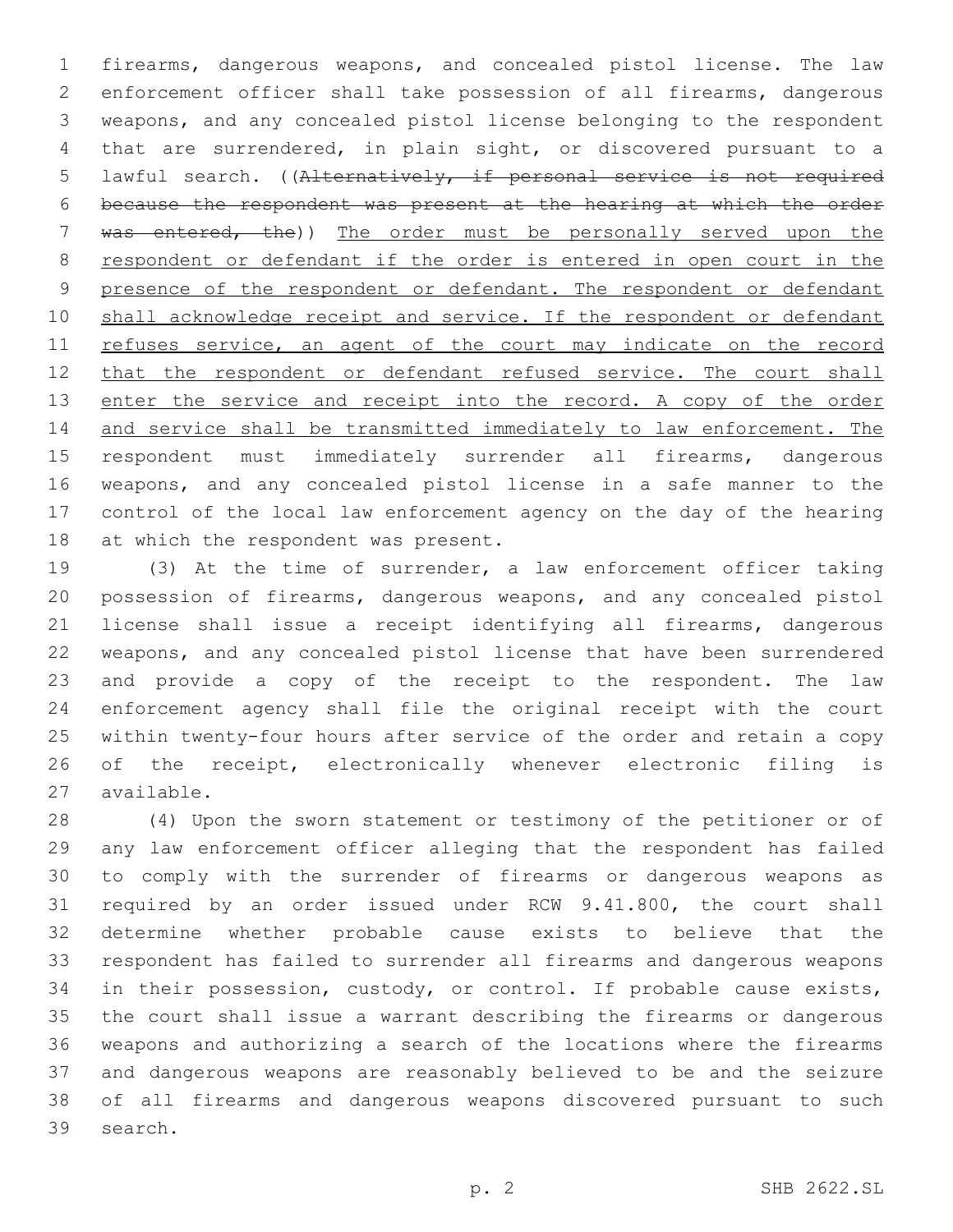(5) If a person other than the respondent claims title to any firearms or dangerous weapons surrendered pursuant to this section, and the person is determined by the law enforcement agency to be the lawful owner of the firearm or dangerous weapon, the firearm or dangerous weapon shall be returned to the lawful owner, provided 6 that:

 (a) The firearm or dangerous weapon is removed from the respondent's access, custody, control, or possession and the lawful owner agrees by written document signed under penalty of perjury to store the firearm or dangerous weapon in a manner such that the respondent does not have access to or control of the firearm or 12 dangerous weapon;

 (b) The firearm or dangerous weapon is not otherwise unlawfully 14 possessed by the owner; and

15 (c) The requirements of RCW 9.41.345 are met.

 (6) Courts shall develop procedures to verify timely and complete compliance with orders to surrender weapons under RCW 9.41.800, including compliance review hearings to be held as soon as possible upon receipt from law enforcement of proof of service. A compliance review hearing is not required if the court can otherwise enter findings on the record or enter written findings that the proof of surrender or declaration of nonsurrender attested to by the person subject to the order, along with verification from law enforcement and any other relevant evidence, makes a sufficient showing that the person has timely and completely surrendered all firearms and 26 dangerous weapons in their custody, control, or possession, and any concealed pistol license issued under RCW 9.41.070, to a law enforcement agency. If the court does not have a sufficient record before it on which to make such a finding, the court must set a review hearing to occur as soon as possible at which the respondent 31 must be present and provide ((testimony to the court under oath 32 verifying)) proof of compliance with the court's order.

 (7)(a) If a court finds at the compliance review hearing, or any other hearing where compliance with the order to surrender weapons is 35 addressed, that there is probable cause to believe the respondent was aware of and failed to fully comply with the order, failed to appear 37 at the compliance review hearing, or violated the order after the court entered findings of compliance, pursuant to its authority under chapter 7.21 RCW, the court may initiate a contempt proceeding to impose remedial sanctions on its own motion, or upon the motion of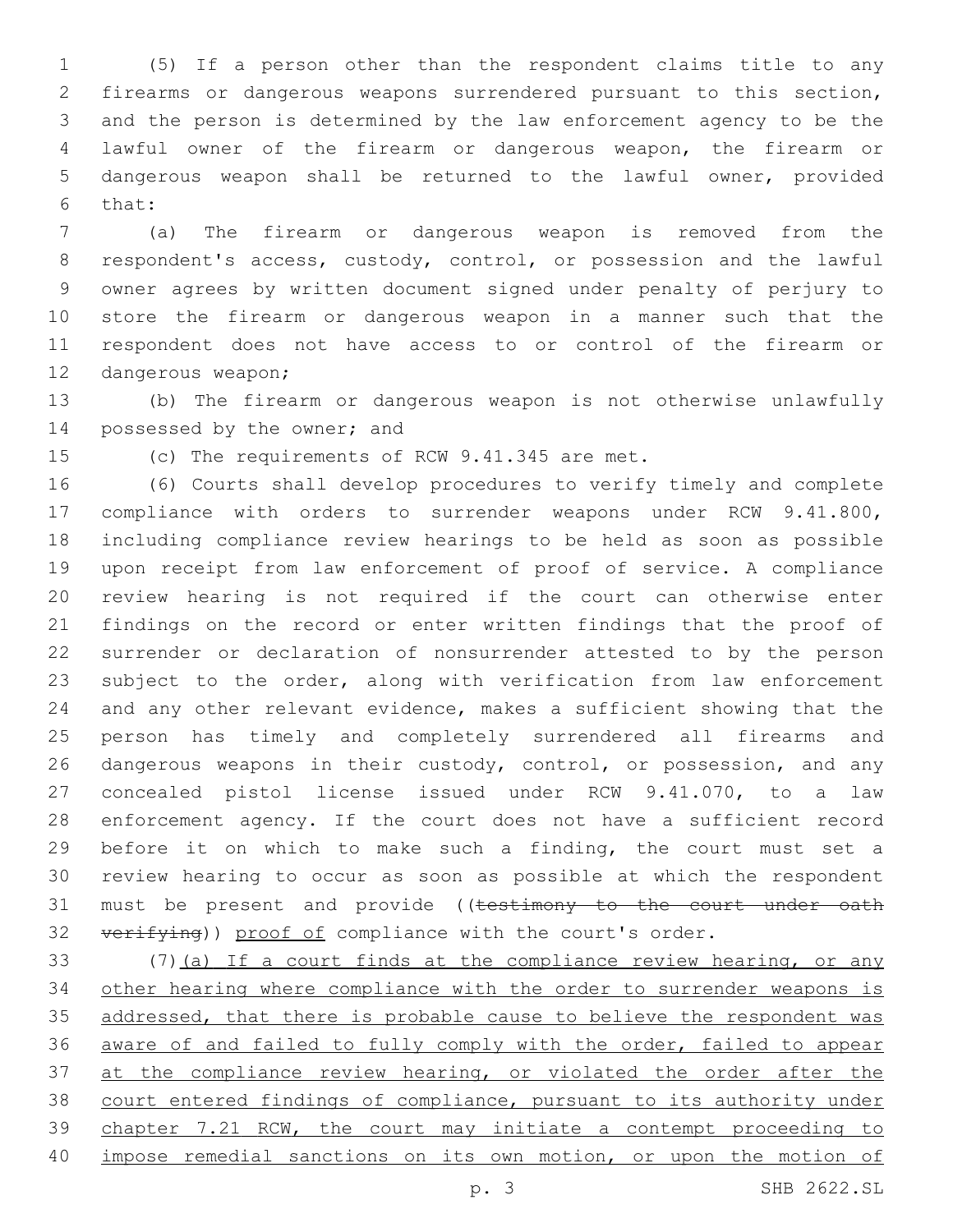the prosecutor, city attorney, or the petitioner's counsel, and issue 2 an order requiring the respondent to appear, provide proof of 3 compliance with the order, and show cause why the respondent should 4 not be held in contempt of court.

 (b) If the respondent is not present in court at the compliance review hearing or if the court issues an order to appear and show cause after a compliance review hearing, the clerk of the court shall electronically transmit a copy of the order to show cause to the law enforcement agency where the respondent resides for personal service or service in the manner provided in the civil rules of superior court or applicable statute.

 (c) The order to show cause served upon the respondent shall 13 state the date, time, and location of the hearing and shall include a warning that the respondent may be held in contempt of court if the respondent fails to promptly comply with the terms of the order to surrender weapons and a warning that an arrest warrant could be 17 issued if the respondent fails to appear on the date and time provided in the order.

 (d)(i) At the show cause hearing, the respondent must be present and provide proof of compliance with the underlying court order to surrender weapons and demonstrate why the relief requested should not be granted.

 (ii) The court shall take judicial notice of the receipt filed with the court by the law enforcement agency pursuant to subsection (3) of this section. The court shall also provide sufficient notice to the law enforcement agency of the hearing. Upon receiving notice pursuant to this subsection, a law enforcement agency must:

 (A) Provide the court with a complete list of firearms and other dangerous weapons surrendered by the respondent or otherwise belonging to the respondent that are in the possession of the law enforcement agency; and

 (B) Provide the court with verification that any concealed pistol license issued to the respondent has been surrendered and the agency with authority to revoke the license has been notified.

 (iii) If the law enforcement agency has a reasonable suspicion that the respondent is not in full compliance with the terms of the order, the law enforcement agency must submit the basis for its belief to the court, and may do so through the filing of an affidavit.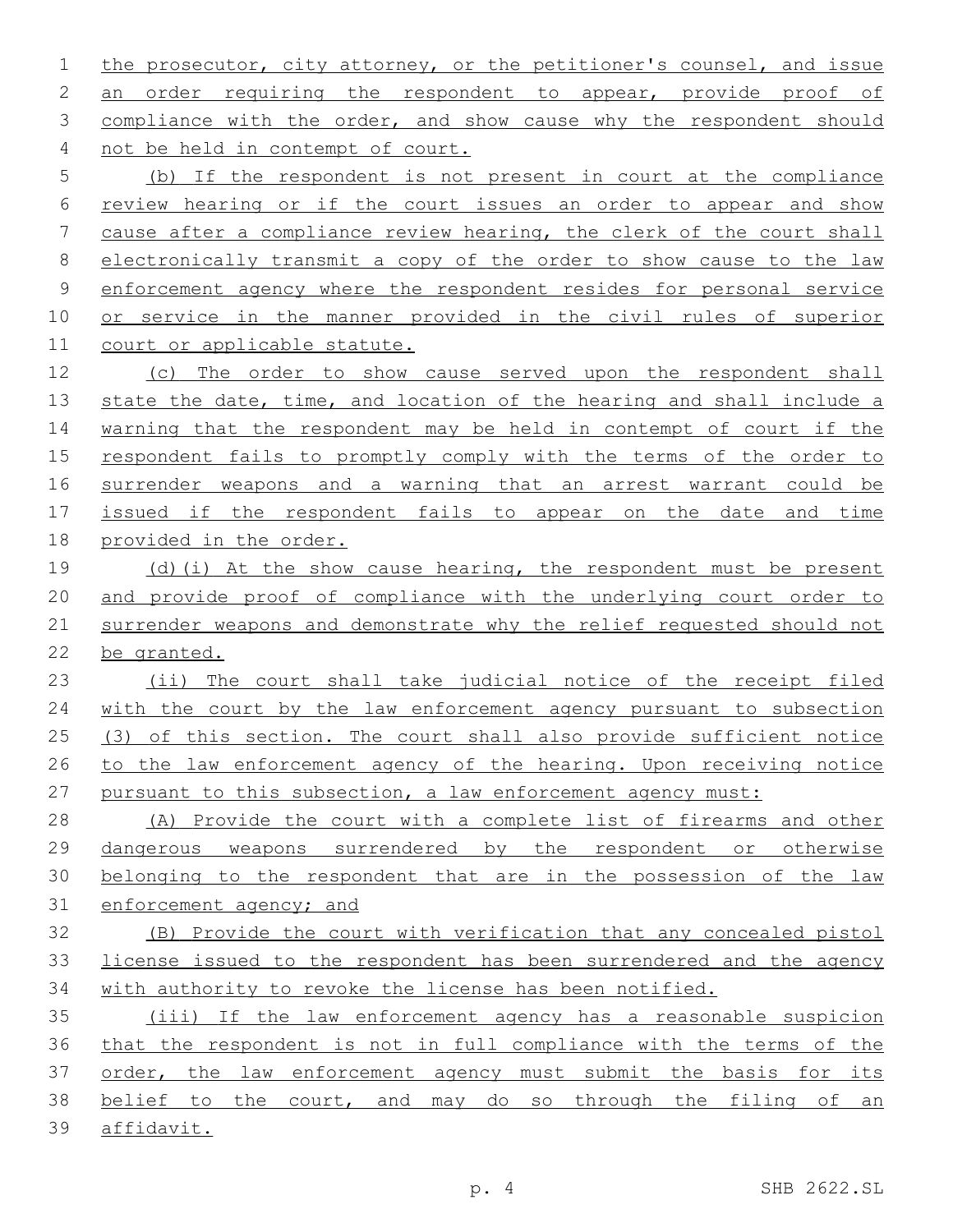(e) If the court finds the respondent in contempt, the court may impose remedial sanctions designed to ensure swift compliance with the order to surrender weapons.

 (f) The court may order a respondent found in contempt of the order to surrender weapons to pay for any losses incurred by a party in connection with the contempt proceeding, including reasonable attorneys' fees, service fees, and other costs. The costs of the proceeding shall not be borne by the petitioner.

 (8) All law enforcement agencies must have policies and 10 procedures to provide for the acceptance, storage, and return of firearms, dangerous weapons, and concealed pistol licenses that a court requires must be surrendered under RCW 9.41.800. A law enforcement agency holding any firearm or concealed pistol license that has been surrendered under RCW 9.41.800 shall comply with the provisions of RCW 9.41.340 and 9.41.345 before the return of the firearm or concealed pistol license to the owner or individual from 17 whom it was obtained.

 $((48))$  (9) The administrative office of the courts shall create a statewide pattern form to assist the courts in ensuring timely and complete compliance in a consistent manner with orders issued under this chapter. The administrative office of the courts shall report annually on the number of orders issued under this chapter by each court, the degree of compliance, and the number of firearms obtained, and may make recommendations regarding additional procedures to 25 enhance compliance and victim safety.

 **Sec. 2.** RCW 7.94.090 and 2017 c 3 s 10 (Initiative Measure No. 27 1491) are each amended to read as follows:

 (1) Upon issuance of any extreme risk protection order under this chapter, including an ex parte extreme risk protection order, the court shall order the respondent to surrender to the local law enforcement agency all firearms in the respondent's custody, control, or possession and any concealed pistol license issued under RCW 9.41.070.33

 (2) The law enforcement officer serving any extreme risk protection order under this chapter, including an ex parte extreme risk protection order, shall request that the respondent immediately surrender all firearms in his or her custody, control, or possession and any concealed pistol license issued under RCW 9.41.070, and conduct any search permitted by law for such firearms. The law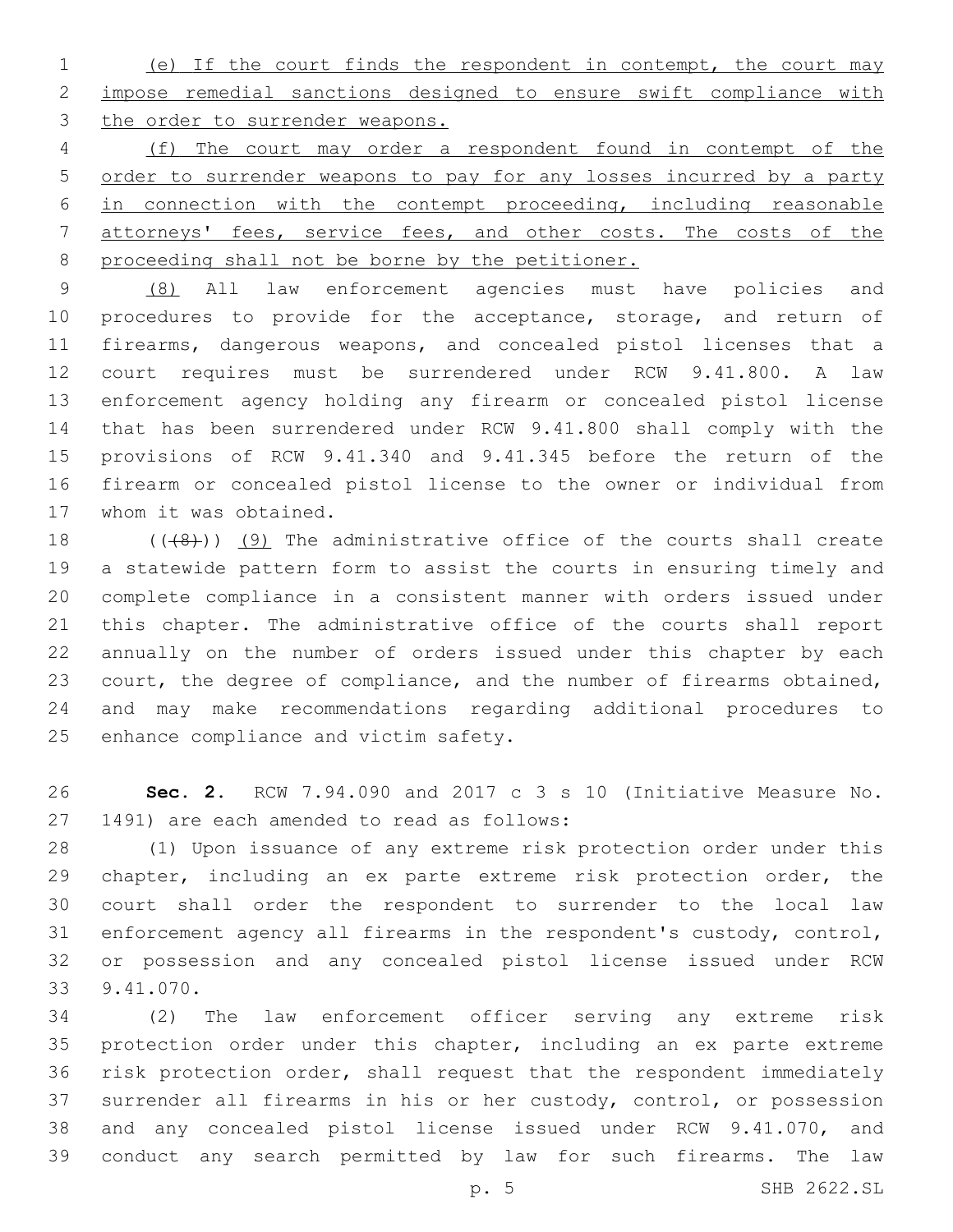enforcement officer shall take possession of all firearms belonging to the respondent that are surrendered, in plain sight, or discovered pursuant to a lawful search. The order must be personally served upon the respondent or defendant if the order is entered in open court in the presence of the respondent or defendant. The respondent or defendant shall acknowledge receipt and service. If the respondent or defendant refuses service, an agent of the court may indicate on the 8 record that the respondent or defendant refused service. The court 9 shall enter the service and receipt into the record. A copy of the order and service shall be transmitted immediately to law 11 enforcement. Alternatively, if personal service by a law enforcement 12 officer is not possible, ((or not required because the respondent was 13 present at the extreme risk protection order hearing,)) the respondent shall surrender the firearms in a safe manner to the control of the local law enforcement agency within forty-eight hours 16 of being served with the order by alternate service ((or within forty-eight hours of the hearing at which the respondent was 18 <del>present</del>)).

 (3) At the time of surrender, a law enforcement officer taking possession of a firearm or concealed pistol license shall issue a receipt identifying all firearms that have been surrendered and provide a copy of the receipt to the respondent. Within seventy-two hours after service of the order, the officer serving the order shall file the original receipt with the court and shall ensure that his or her law enforcement agency retains a copy of the receipt.

 (4) Upon the sworn statement or testimony of the petitioner or of any law enforcement officer alleging that the respondent has failed to comply with the surrender of firearms as required by an order issued under this chapter, the court shall determine whether probable cause exists to believe that the respondent has failed to surrender all firearms in his or her possession, custody, or control. If probable cause exists, the court shall issue a warrant describing the firearms and authorizing a search of the locations where the firearms are reasonably believed to be and the seizure of any firearms 35 discovered pursuant to such search.

 (5) If a person other than the respondent claims title to any firearms surrendered pursuant to this section, and he or she is determined by the law enforcement agency to be the lawful owner of the firearm, the firearm shall be returned to him or her, provided 40 that: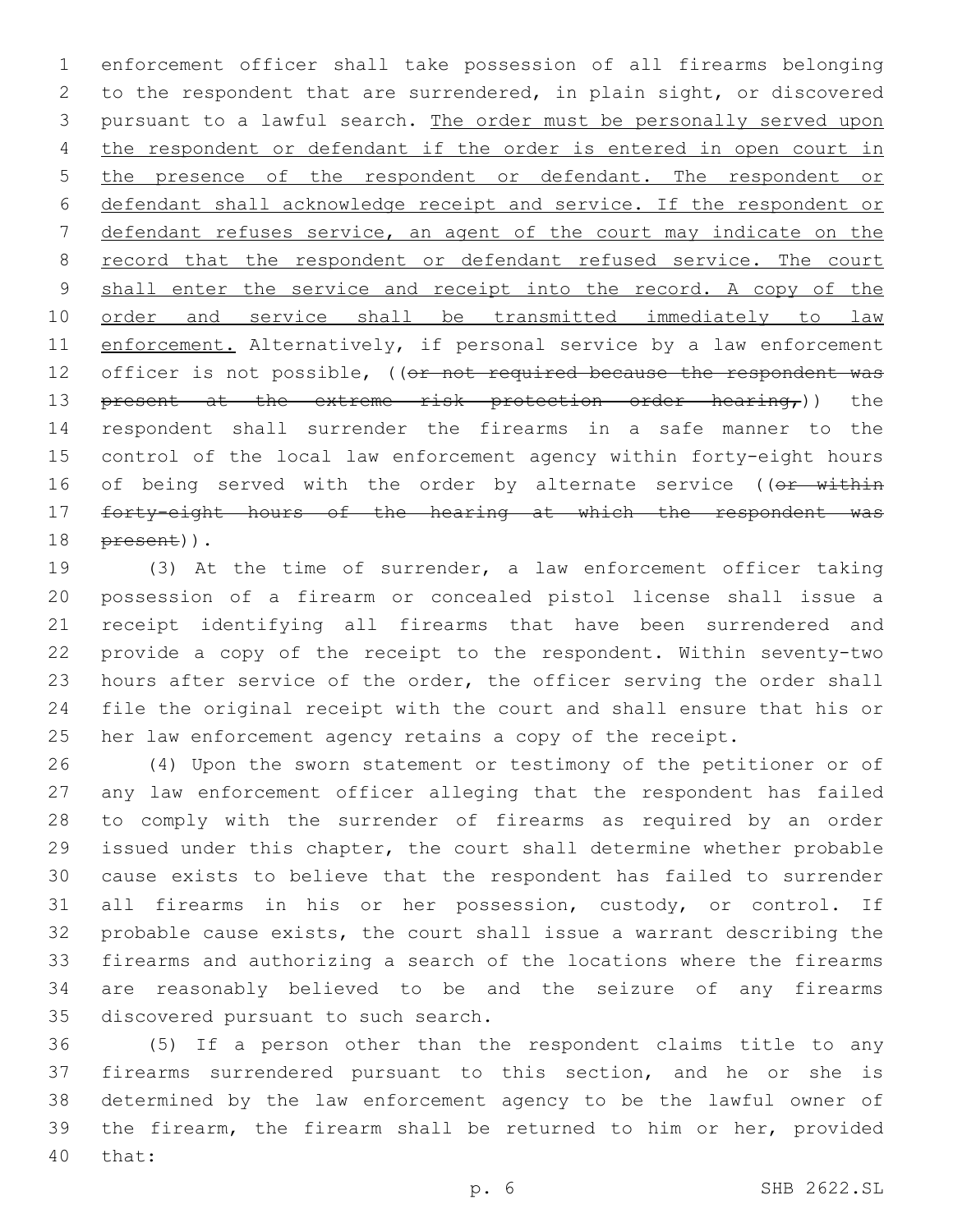(a) The firearm is removed from the respondent's custody, control, or possession and the lawful owner agrees to store the firearm in a manner such that the respondent does not have access to 4 or control of the firearm; and

5 (b) The firearm is not otherwise unlawfully possessed by the 6 owner.

7 (6) Upon the issuance of a one-year extreme risk protection 8 order, the court shall order a new compliance review hearing date and 9 require the respondent to appear not later than three judicial days 10 from the issuance of the order. The court shall require a showing 11 that the ((person subject to the order)) respondent has surrendered 12 any firearms in ((his or her)) the respondent's custody, control, or 13 possession, and any concealed pistol license issued under RCW 14 9.41.070 to a law enforcement agency. The court may dismiss the 15 hearing upon a satisfactory showing that the respondent has timely 16 and completely surrendered all firearms in the respondent's custody, 17 control, or possession and any concealed pistol license issued under 18 RCW 9.41.070 to a law enforcement agency, and is in compliance with 19 the order. If the court does not have a sufficient record before it 20 on which to make such a finding, the court must set a review hearing 21 to occur as soon as possible, at which the respondent must be present 22 and provide proof of compliance with the court's order.

23 (7)(a) If a court finds at the compliance review hearing, or any 24 other hearing where compliance with the order is addressed, that 25 there is probable cause to believe the respondent was aware of and 26 failed to fully comply with the order, failed to appear at the 27 compliance review hearing, or violated the order after the court 28 entered findings of compliance, pursuant to its authority under 29 chapter 7.21 RCW, the court may initiate a contempt proceeding on its 30 own motion, or upon the motion of the prosecutor, city attorney, or 31 the petitioner's counsel, to impose remedial sanctions, and issue an 32 order requiring the respondent to appear, provide proof of compliance 33 with the order, and show cause why the respondent should not be held 34 in contempt of court.

 (b) If the respondent is not present in court at the compliance review hearing or if the court issues an order to appear and show cause after a compliance review hearing, the clerk of the court shall electronically transmit a copy of the order to show cause to the law enforcement agency where the respondent resides for personal service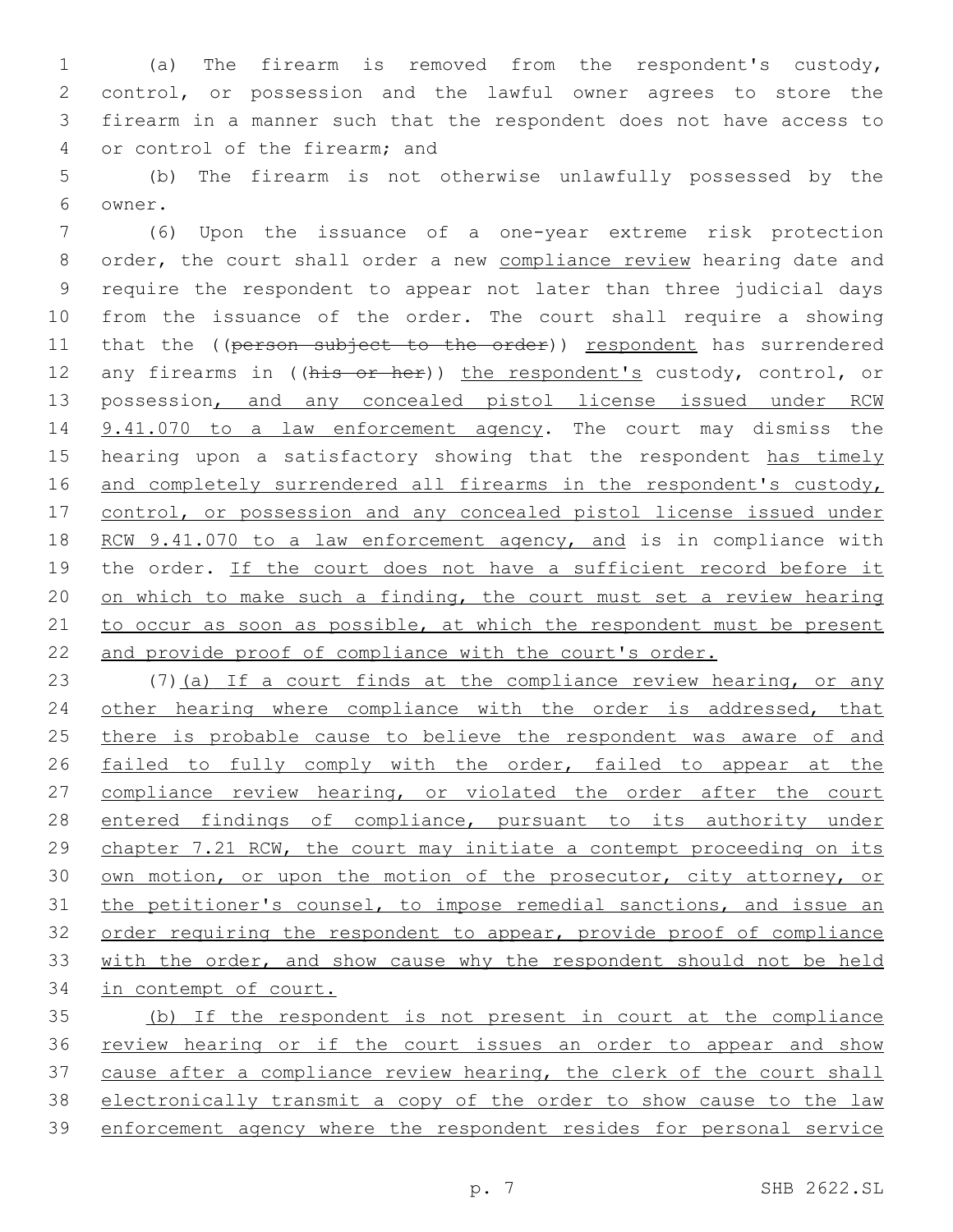or service in the manner provided in the civil rules of superior 2 court or applicable statute.

 (c) The order to show cause served upon the respondent shall 4 state the date, time, and location of the hearing and shall include a warning that the respondent may be held in contempt of court if the respondent fails to promptly comply with the terms of the extreme risk protection order and a warning that an arrest warrant could be issued if the respondent fails to appear on the date and time provided in the order to show cause.

 (d)(i) At the show cause hearing, the respondent must be present and provide proof of compliance with the extreme risk protection 12 order and demonstrate why the relief requested should not be granted.

 (ii) The court shall take judicial notice of the receipt filed 14 with the court by the law enforcement agency pursuant to subsection 15 (3) of this section. The court shall also provide sufficient notice 16 to the law enforcement agency of the hearing. Upon receiving notice 17 pursuant to this subsection, a law enforcement agency must:

 (A) Provide the court with a complete list of firearms surrendered by the respondent or otherwise belonging to the respondent that are in the possession of the law enforcement agency; and

 (B) Provide the court with verification that any concealed pistol license issued to the respondent has been surrendered and the agency with authority to revoke the license has been notified.

 (iii) If the law enforcement agency has a reasonable suspicion that the respondent is not in full compliance with the terms of the order, the law enforcement agency must submit the basis for its 28 belief to the court, and may do so through the filing of an affidavit.

 (e) If the court finds the respondent in contempt, the court may impose remedial sanctions designed to ensure swift compliance with the order to surrender weapons.

 (f) The court may order a respondent found in contempt of the order to pay for any losses incurred by a party in connection with 35 the contempt proceeding, including reasonable attorneys' fees, service fees, and other costs. The costs of the proceeding shall not be borne by the petitioner.

 (8) All law enforcement agencies must develop policies and procedures by June 1, 2017, regarding the acceptance, storage, and return of firearms required to be surrendered under this chapter. A